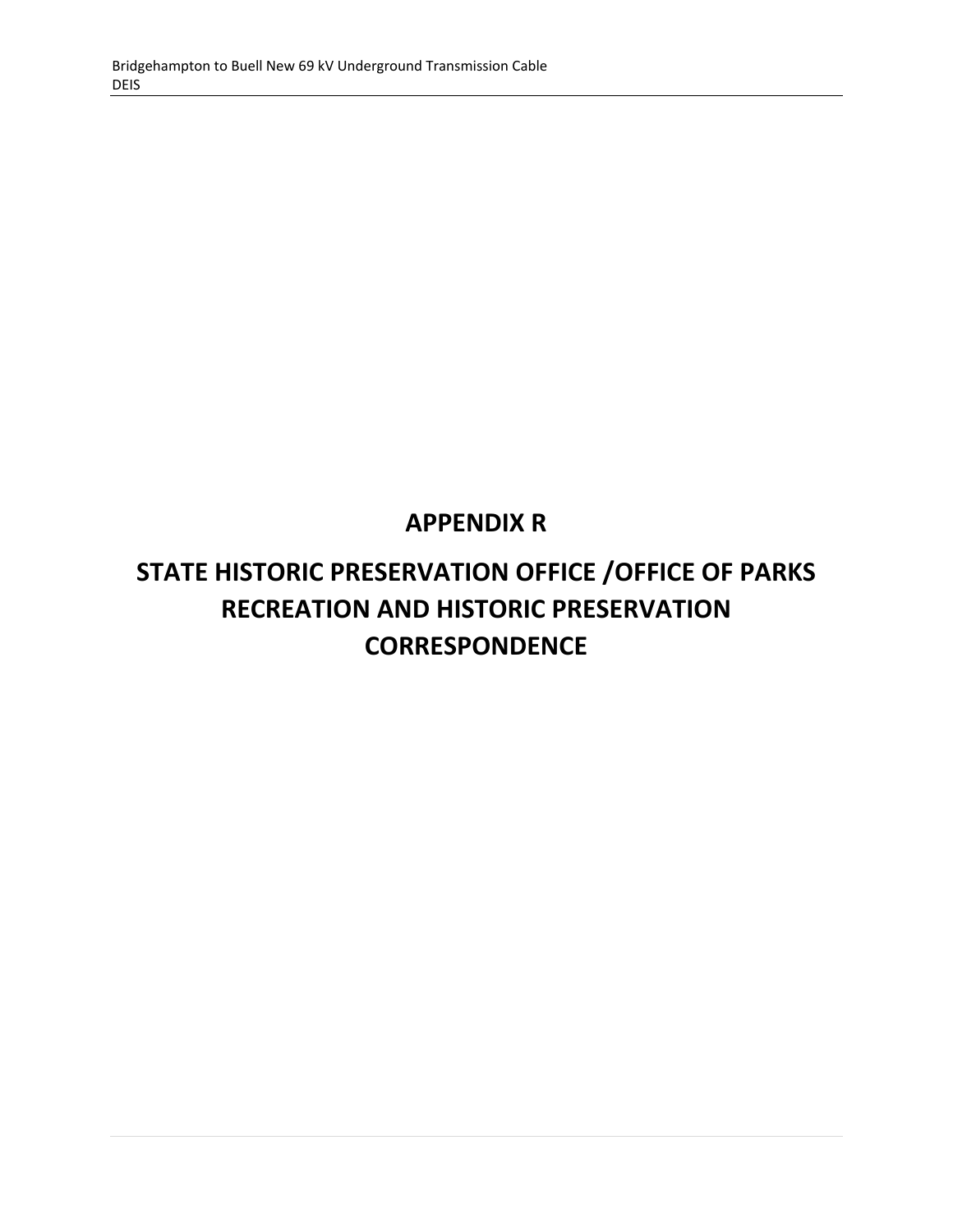

## **Parks, Recreation** and Historic Preservation

**ANDREW M. CUOMO ERIK KULLESEID** Governor Commissioner

### **ARCHAEOLOGY COMMENTS**

#### **Phase IA Archaeological Survey Recommendation Project: Bridgehampton to Buell (BTB) New 69kV Underground Cable PR#: 21PR02348 Date: 4/14/2021**

Portions of the project are in archaeologically sensitive areas. Therefore, the State Historic Preservation Office/Office of Parks, Recreation and Historic Preservation (SHPO/OPRHP) recommends that a Phase IA Literature Search and Sensitivity Assessment survey is warranted. A Phase IA archaeological survey is designed to identify previously recorded archaeological sites and other cultural resources within or near the project area, to assess the archaeological sensitivity of the project area, to document previous ground disturbance, and to make recommendations regarding the potential need for Phase IB subsurface archaeological testing.

SHPO/OPRHP anticipates that most of the ground disturbances associated with the project will occur within soils characterized by extensive prior disturbance, with no archaeological potential. In addition, most of the project route has limited archaeological sensitivity due to excessive distance from permanent water. However, portions of the project may entail excavations within soils lacking evidence of extensive prior soil disturbance, and in locations with high archaeological sensitivity. SHPO/OPRHP recommends Phase IB subsurface testing in areas of high archaeological sensitivity that lack evidence of extensive prior soil disturbance.

The SHPO/OPRHP defines areas of high sensitivity, where archaeological sites are most likely to be identified, as those: (1) within 100-meters (328 feet) of permanent water (rivers, streams, wetlands, ponds and lakes and hydric soils) and on slopes equal to or less than 12%; (2) within or near to known archaeological sites; and (3) locations of standing or demolished historic structures. Hydric soils are included to account for areas that may not be currently near water but were in the past. The 100-meter cut off from water is based on data presented by Robert E. Funk in his 1993 *Archaeological Investigations in the Upper Susquehanna Valley, New York State.* Testing should conform to the 1994 New York Archaeological Council Standards.

SHPO/OPRHP considers all other portions of the project area to have low sensitivity for the presence of archaeological sites. We have no archaeological concerns with low sensitivity areas, and we do not recommend Phase IB testing in these locations.

Our office does not conduct archaeological surveys. A 36 CFR 61 qualified archaeologist should be retained to conduct the Phase IA archaeological survey.

If you have any questions concerning archaeology, please contact Tim Lloyd [Timothy.Lloyd@parks.ny.gov](mailto:Timothy.Lloyd@parks.ny.gov)